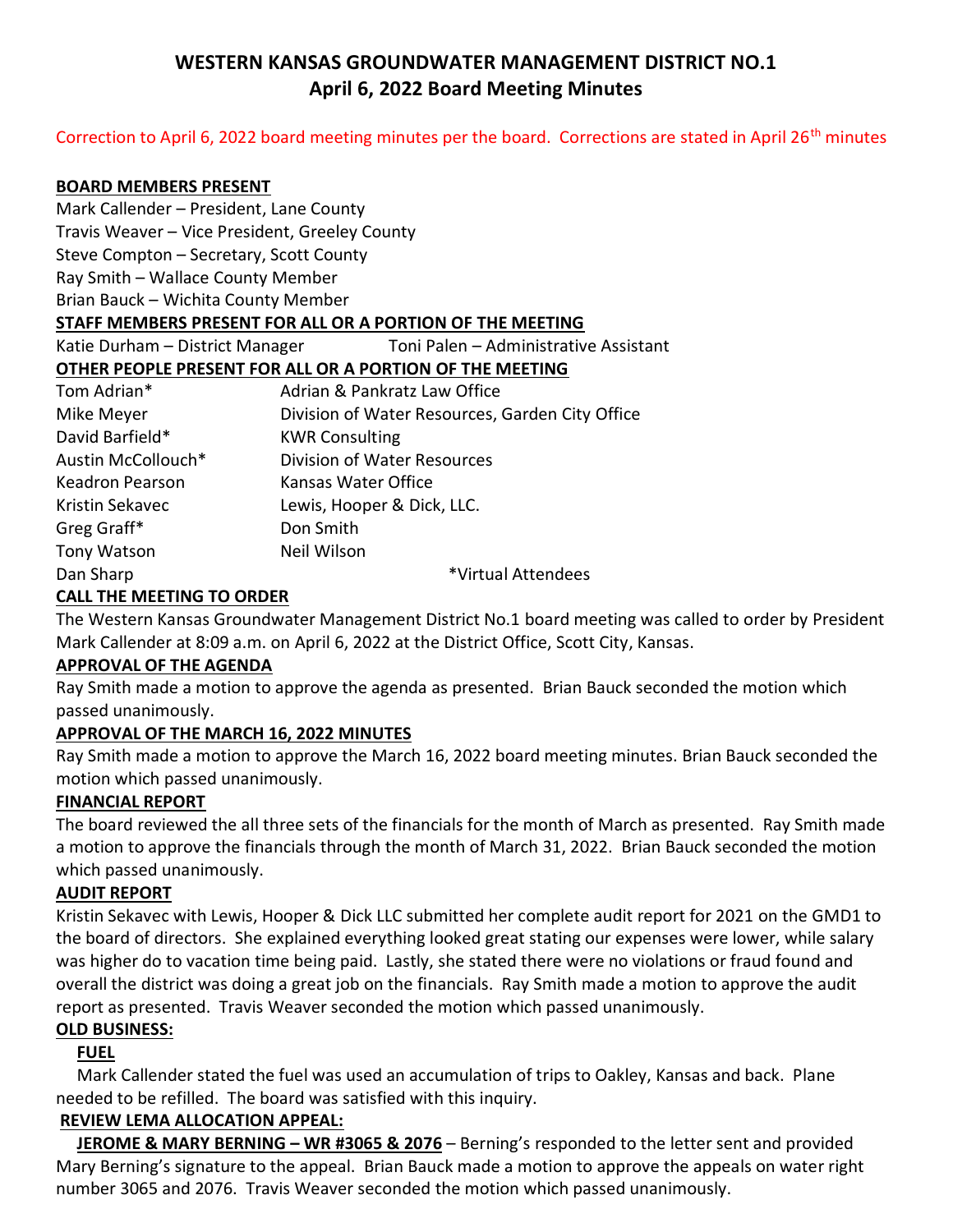**BRAD BANGETER – WR #8376 & 13531** – a letter was presented to the board from Wichita County Water Conservation showing that these two water right numbers have been withdrawn from the Wichita County Water Conservation area, and the WCWCA Management Plan. Signatures from the other owners is still needed in order to grant approval on this Lema application. No action was taken.

 **BEVERLY NEUBAUM – WR #3443** – Sharilyn Kawa added her signature to the Lema application as requested in order for the appeal to be approved. Ray Smith made a motion to approve the appeal. Brian Bauck seconded the motion which passed unanimously.

 **RANDALL BIERMANN – WR #9588** – Teresa Biermann added her signature to the Lema application as requested. However, we still need to know the years being appealed. Toni Palen will send letter requesting more information. The board agreed to table this until we get the requested information.

#### **NEW BUSINESS:**

 **MAGGIE MORRISON** – Maggie requested to have her vacation time of 316 hours paid. The board discussed this and was very thankful that Maggie had stayed and helped train Toni for months after her original last day. Also, stating since they paid Kyle Spencer's vacation time that they would pay for Maggie's also. Ray Smith made a motion to pay Maggie Morrison for her accumulated vacation time. Brian Bauck seconded the motion which passed unanimously.

 **BOB HOEME** – The board discussed getting a plaque for Bob Hoeme for his 35 years of service as a GMD1 board member. Ray Smith made a motion to buy a plaque for Bob Hoeme to show their appreciation of his years being on the board. Travis Weaver seconded the motion which passed unanimously.

 **VISIT TO HANGAR** – The board decided to plan for another day to all meet at the hangar when it is convenient for everyone.

 **COMPUTER ISSUE** – The original problem was explained by Toni Palen that her computer did not have the hookups as the new computer did in order to zoom on the board meetings. However, Toni and Katie Durham figured they can back up the audio and video from the zoom board meetings from Katie's computer on to a flash drive and download onto Toni's computer for now. No action is required at this time.

### **CORRESPONDENCE:**

 **LETTER FROM RANGER FEEDERS** – A Letter of noncompliance on WR #14152 brought to the attention of the board. No action was required or taken.

 **GILLEN'S FARM INC** – An invoice from Woofter Construction & Irrigation to replace a flowmeter was paid by Gillen's Farm was brought to the attention of the board. No action was required or taken.

 **GMD3** – An email from GMD3 stating historically each of the GMD's contributes to the cost of the legislative retreat in Topeka. The amount requested is for \$338.00 to be paid to GMD3 for reimbursement to continuing our support. Ray Smith made a motion to pay GMD3 \$338.00. Travis Weaver seconded the motion which passed unanimously.

 **GOVENOR'S WATER CONFERENCE** – An email from KWO was reviewed by the board of an upcoming conference at the Hilton Garden Inn in Manhattan, Kansas on November 16-17, 2022. No action was required or taken. Katie Durham offered to put together some future conferences and see if the board wishes for her to attend.

**LEGISLATIVE UPDATE** - Mark Callender asked Tom Adrian to give an update on the Legislative Bill. Tom stated bill 2686 was dramatically modified in that the end result was to substitute the bill with certain reports from the districts. Tom said senate bill 548 basically restricts GMD's to themselves to on be involved with irrigation and not municipalities. Also, senate bill 549 would allow municipalities to withdraw from the district. At the moment they are in a delayed situation for now. David Bartfield joined the meeting and was asked if he had any updates. David stated there were not any real updates at this time and the Mega Bill is at a standstill too. Also, stating that he didn't think things were decided yet but that he thinks some of these things will be revisited in the next session.

**LEMA WORK & APPEAL PROCESS** – David Bartfeild gave examples to the board according to last month's request for further clarification. He presented a summary statistics on estimated days of pumping based on the estimated pumping rates provided. Next, he showed a table of average days of pumping based on DWR tested rates. He also gave examples of a sliding scale for number of days based on tested rate. There were